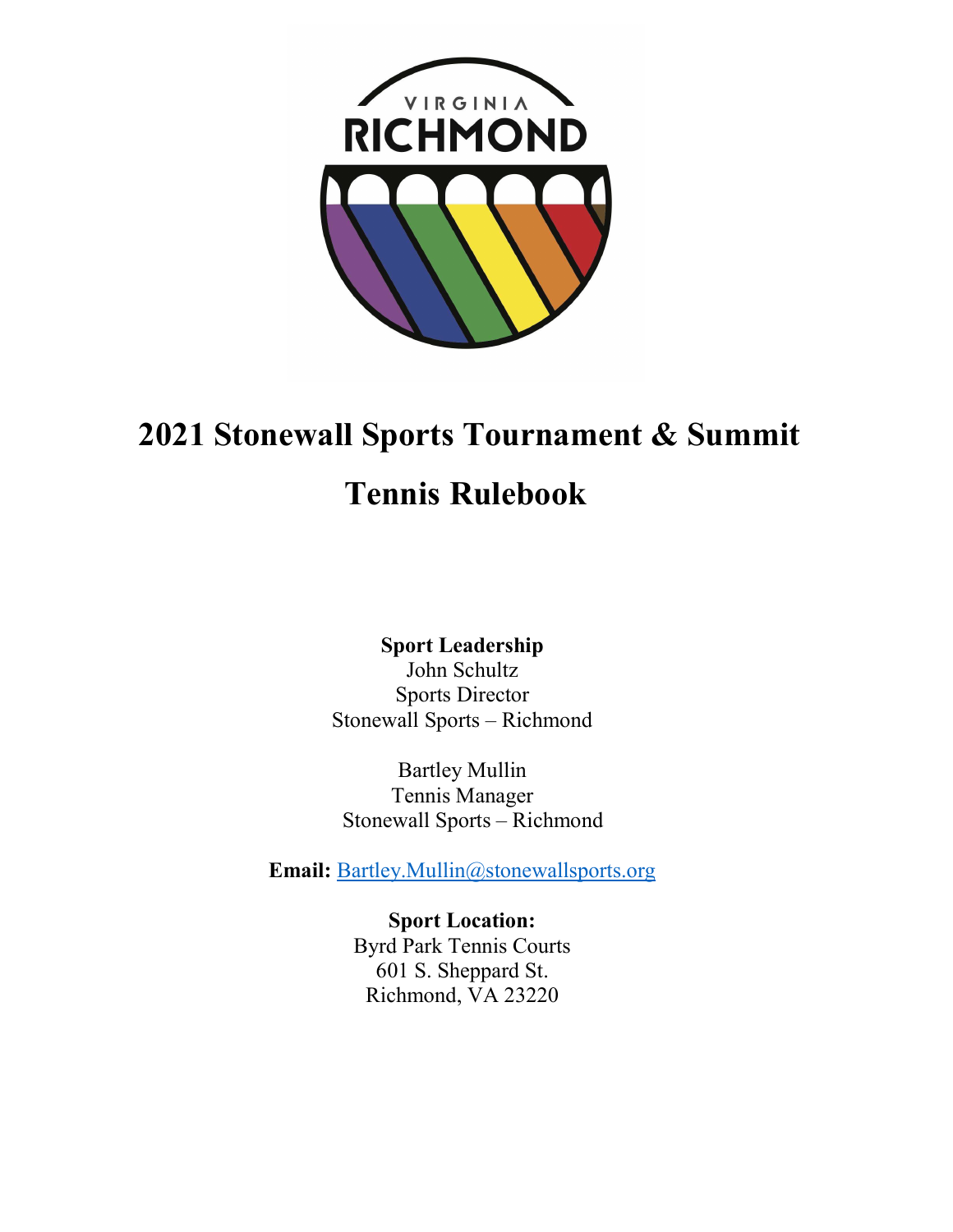## Dates & Location

The 2021 Stonewall National Tournament is September 18-19, 2021 in Richmond, VA. Games will be played on the tennis courts at Byrd Park at 601 S. Sheppard St. Richmond, VA 23220.

## Schedule

Match play may begin as early as 9AM on both Saturday Sept. 18<sup>th</sup> and Sunday Sept. 19<sup>th</sup>, and matches may last into the early evening each day. An email with your specific match times will be sent once draws are complete. Please make travel plans accordingly, as some final matches may not complete until late Sunday afternoon.

Players are encouraged to arrive at least 15 minutes prior to their match start times, and check in at the registration desk to let the staff know they are present. Players arriving late may be subject to loss of points, games, or match forfeitures, as outlined in the GLTA rules (see below). Once on court, you and your opponent will be allowed a 5-minute warm-up period. In order to keep the tournament running on schedule, please be mindful of this time and start your match immediately following warm-ups.

# Rules

The rules of tennis can seem daunting to someone unfamiliar with the sport, but once you have played a few times, the flow, positioning, match scoring really do become second nature. If you are new to tennis, or just need to brush up on the basics, this website will give a quick overview of the objectives and scoring of a tennis match.

Of course, there are many more details and nuances beyond these basics, and specific tennis rules can vary between different tennis leagues, venues, and countries. To ensure a consistent framework, the Stonewall National Tennis Tournament will follow the United States Tennis Association (USTA) rules, and be supplemented with the Gay and Lesbian Tennis Alliance (GLTA) rules. In case of any discrepancy between them, the GLTA rules will take precedence.

The USTA published their complete rulebook, known as "Friend at Court" available here. this link. The GLTA rules are available here.

The tournament committee is experienced with both the USTA and GLTA rules, and will be happy to assist in the interpretation of any them. It is advised that if you have concern or dispute with any rule during the match, you should momentarily stop the match and seek our help immediately, as it will not be possible to change the outcome once the match has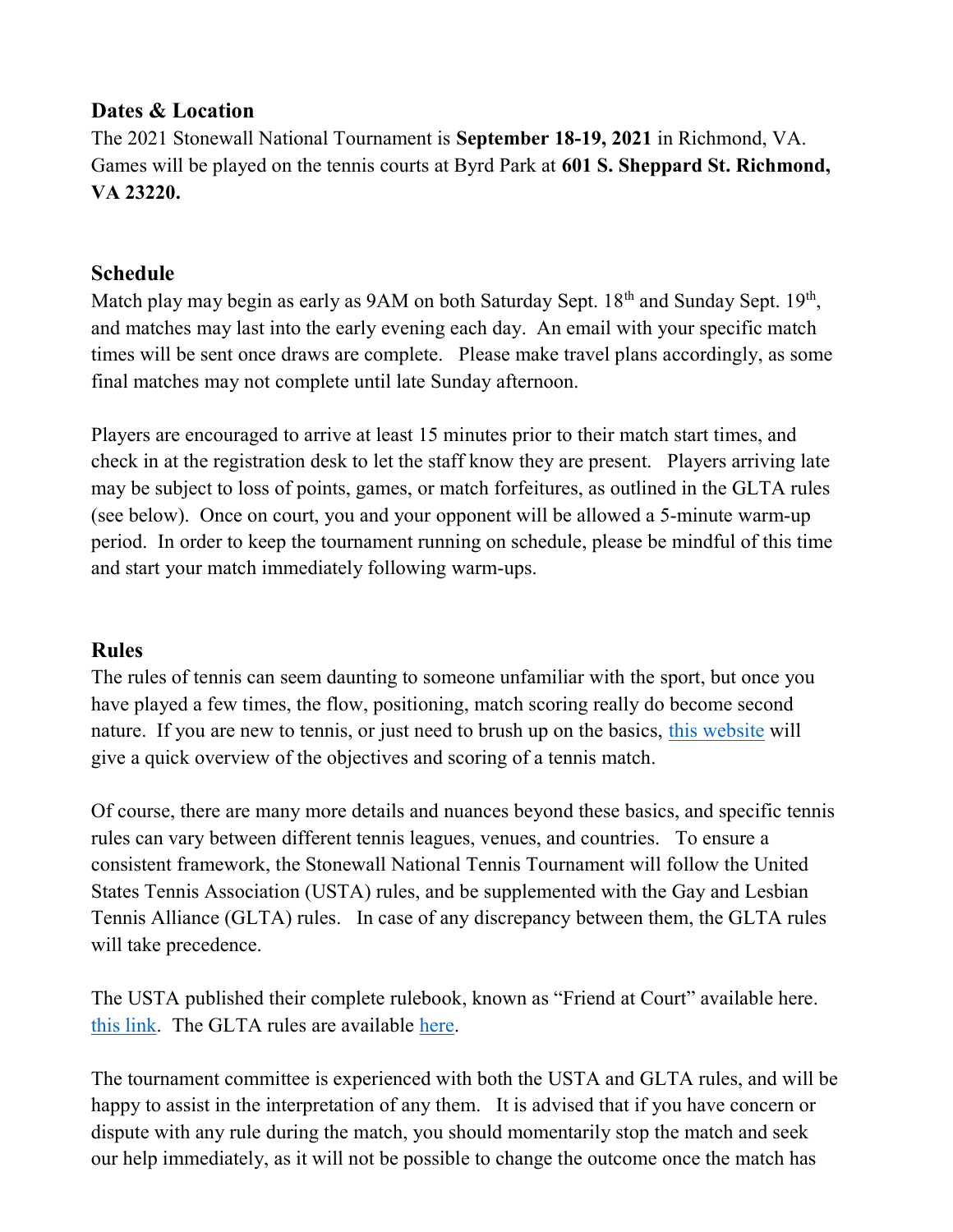completed. In the event of any dispute, the Tournament Director will have final say on the rule interpretation.

# Tennis Divisions & Guidelines

To ensure you are matched with individuals of a similar skill level, The Stonewall National Tennis Tournament will offer 5 separate divisions for both Singles and Doubles Play (Open, A, B, C, and D). These divisions are based on a player's ability rating, as follows:

|      | Division/Level   USTA NTRP* Rating | <b>Ability Level</b>     |
|------|------------------------------------|--------------------------|
| Open | 5.0 and above                      | Very Advanced Player     |
| A    | 4.5                                | <b>Advanced Player</b>   |
| В    | $3.5 - 4.0$                        | High-Intermediate Player |
|      | 3.0                                | Low-Intermediate Player  |
|      | 2.5 and below                      | Beginner/Novice          |

\*NTRP stand for "National Tennis Rating Program", which is the primary method of classifying skill level within the USTA.

# Guidelines for Choosing Your Division

One of the most common questions asked by participants is "Which division should I play in?" The methodology for division selection for this tournament will be as follows:

- 1. If you are a GLTA member with an established rating level, you must play in a division at or above this level. This will be verified prior to the start of the tournament.
- 2. If you are an established USTA member with a NTRP rating, you should select the division at or above that rating, per the table above. If you feel your NTRP rating does not adequately reflect your current level of play, please contact one of the directors above to discuss further.
- 3. If you have neither a GTLA or USTA rating, you will be asked to self-rate based on your ability. To assist with this, the USTA has developed this table and these videos to help you determine your appropriate level. Please review and select your level based on this self-rating system.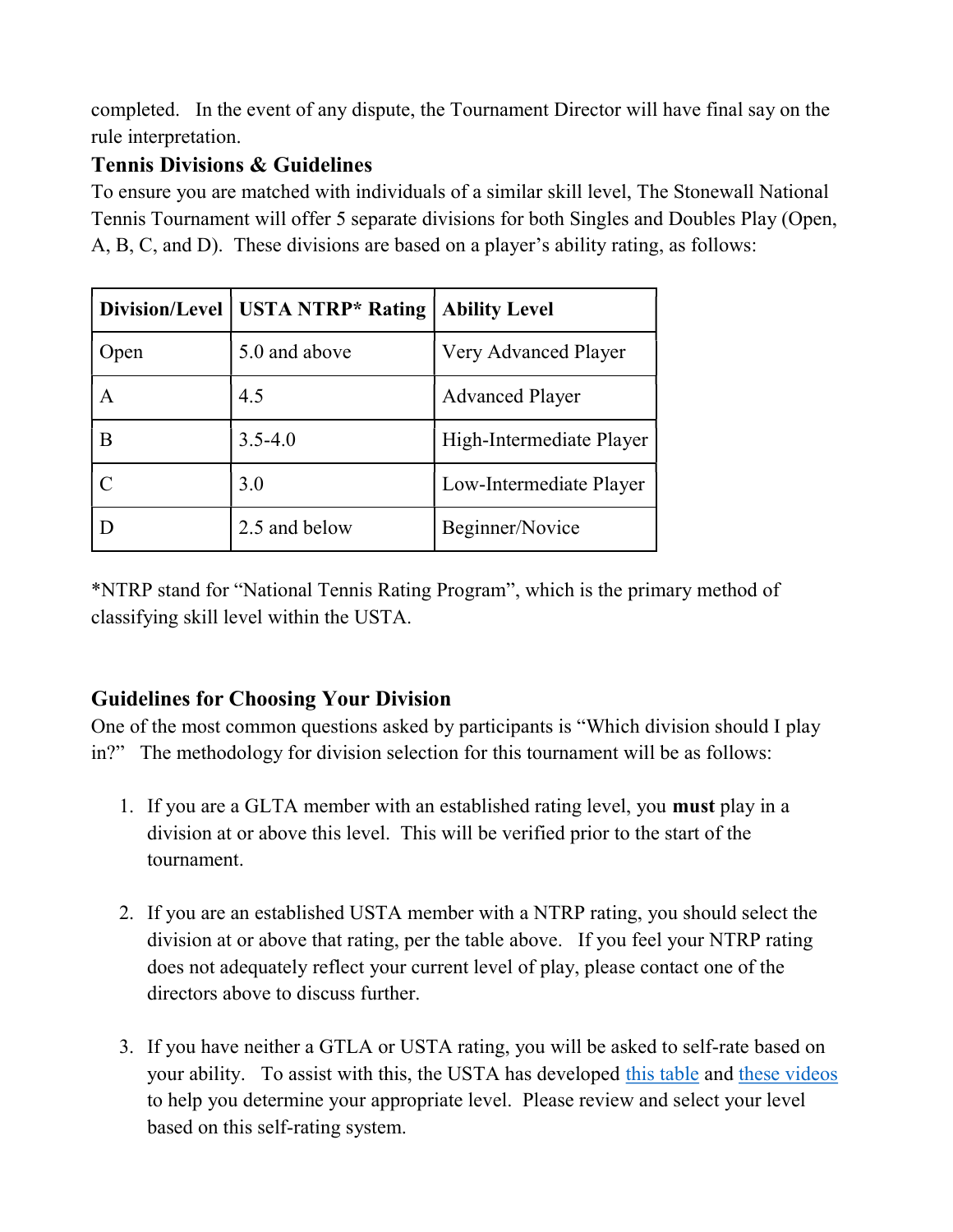Important: Selecting the correct division is one of the most critical parts of any tennis tournament. Keeping matches competitive not only makes them more enjoyable for all players, but also preserves the integrity of the tournament. If you are unsure of your rating, do not hesitate to reach out to one of the committee members above for assistance in determining your level. To ensure fairness for all players, if the tournament committee determines that you are participating in a level that is lower than your true ability, they will have no choice but to disqualify you from any remaining matches.

#### Split Divisions

Both Singles and Doubles Events will be offered. Players may choose to split their Singles and Doubles division based on their current ability level. This means, for example, if you have rated your Singles ability level as a "B" player and your Doubles ability level as a "C" player, you could sign up for B-Singles and C-Doubles. Splitting your Singles/Doubles levels more than +/- 1 division apart will not be allowed, as typically your rated ability between Singles/Doubles does not differ that significantly.

Additionally, if playing doubles and your doubles partner is at a different ability level than yourself, you must participate in the division of the higher ability player. For example, Dave and Charlie want to play doubles together. Dave rates himself as a "B" player, but Charlie rates himself as an "A" player. You would both need to sign up in the A-Doubles division.

#### Draw Sizes

A minimum of 4 entries will be required for a draw to be held in any given division. Draw sizes of 4 or 5 will be in a round-robin format (everyone plays everyone else), with the champion and runner-up determined by total matches won. A draw size of 6 will result in 2 round-robin groups, with a championship final between the winner of each group. Draw sizes of 7 or more will be based on standard single-elimination brackets. To ensure an on-time tournament completion, the maximum size for any draw is capped at

32 persons for Singles and 16 teams for Doubles.